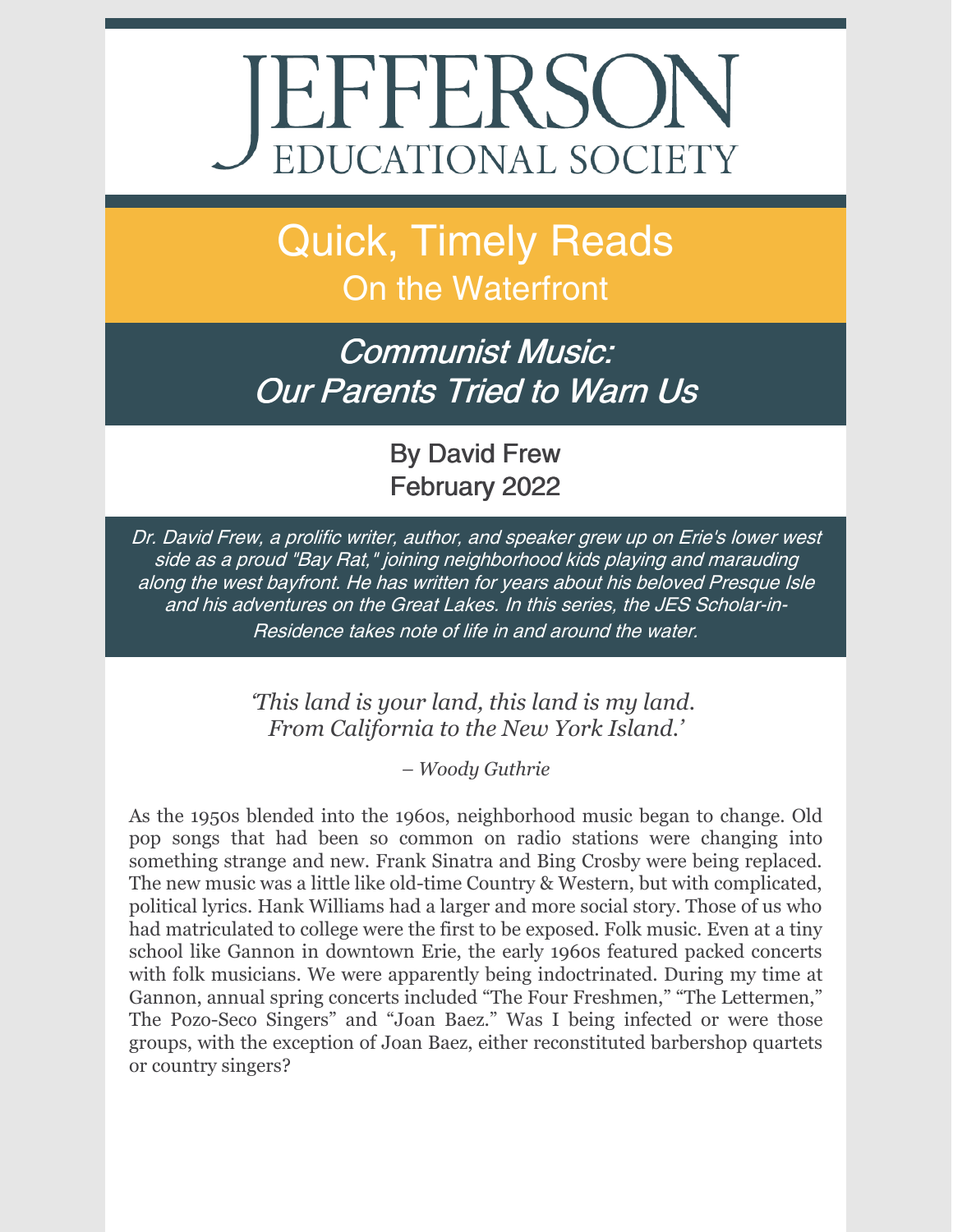

*Woody Guthrie (left) playing with his friend, Pete Seeger, in 1947*

Small groups and individual performers using simple instruments and three-cord melodies seemed to be defining the trend. They sounded like country musicians, without steel guitars (at first), but when we listened carefully there were messages: War is bad. Life is unfair. Workers are taken advantage of. One of the most popular, early breakthrough groups was "Peter Paul and Mary," a trio from Cornell University that began by performing traditional, old Woodie Guthrie tunes that seemed to celebrate America. Seemed so until the lyrics were taken apart and analyzed. As the new folk group's popularity escalated, it was noted by critics that while their songs seemed to be celebrating America, they had a political edge. Their music as well as the music of their contemporaries was gaining the title "protest songs." While we who thought we were "enlightened" asked, "What could possibly be wrong with Woody Guthrie and his old standard tunes?" adults were calling our attention to undertones of sedition.



*From left are Peter, Mary, and Paul*

Peter, Paul, and Mary credited Pete Seeger and his 1950s group, the Weavers, with much of their style as well as their musical structure when they first appeared in New York. And that public acknowledgment almost submarined their career before it began. Within months of the release of their first album, which seemed to contain lots of protest songs, however, they followed up with several "vanilla" favorites like "Puff the Magic Dragon," which anti-communists struggled to connect with seditious intent. But those attempts failed. The Weavers had suffered greatly a few years earlier during the McCarthy era. They followed the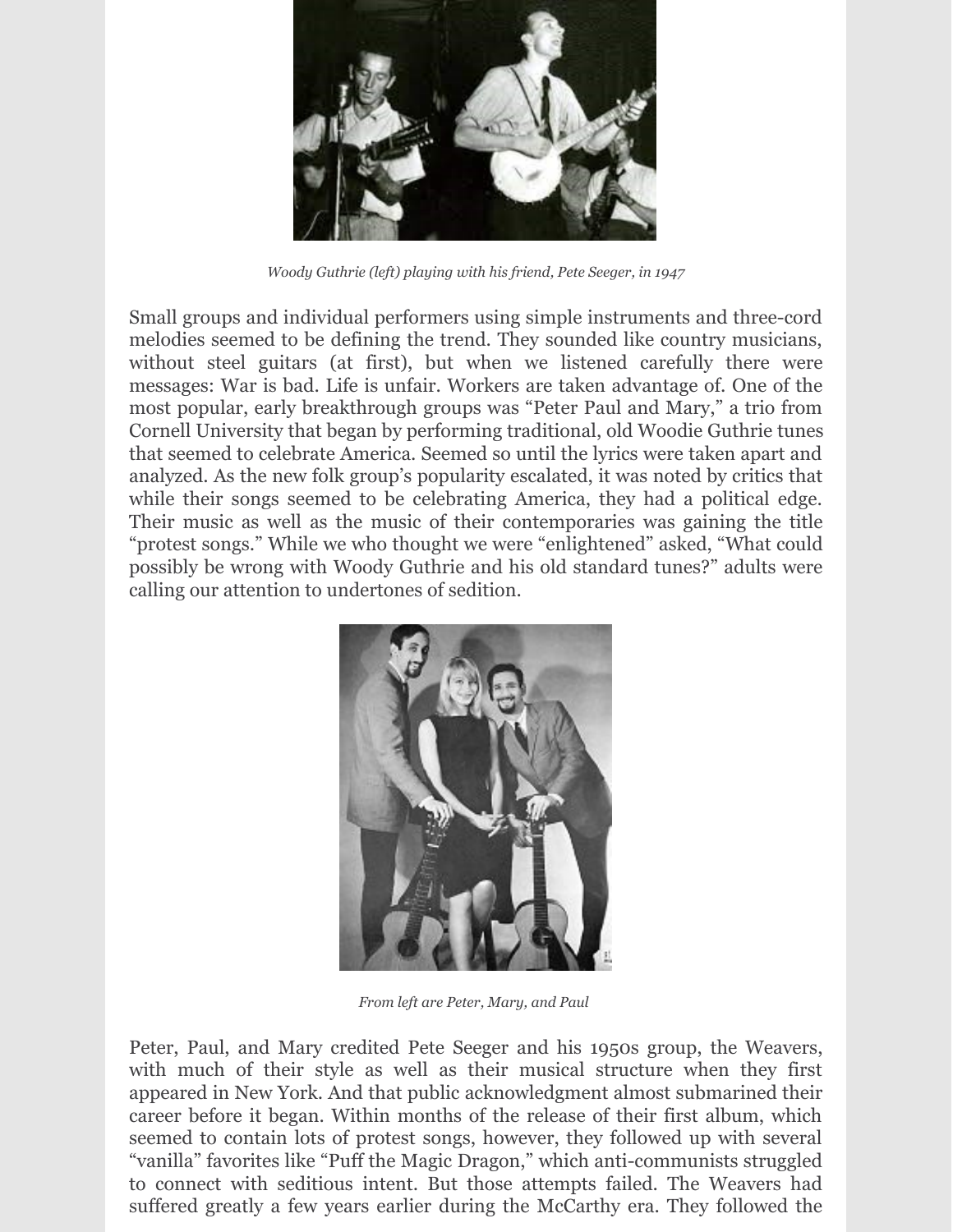infamous "Hollywood Ten" into the national spotlight after several film icons, including Charlie Chaplin, Burgess Meredith, Orson Wells, Lena Horne, Arthur Miller, Leonard Bernstein, Burl Ives, and Dashiell Hammett (to name a few) were persecuted, black-listed. Several were sent to prison.



*The Weavers with Pete Seeger, front left, made the song, "Goodnight, Irene," popular just before the infamous Joseph McCarthy anti-Communist hearings of the 1950s.*

The Weavers were being criticized on two fronts. Their predilection for singing songs that could be interpreted as being anti-government led to charges that they were all communists. Also, their one breakthrough, popular song, "Goodnight, Irene," an old Leadbelly (American blues singer, Huddie Ledbetter) tune that flirted with the theme of suicide, was being cited by leading church groups as being sacrilegious. The Weavers, who did not have as many financial and legal resources as the Hollywood Ten, attempted to defend themselves and many of them "took the fifth" when questioned. Ironically, Pete Seeger, who was quoted as having confidence in the American system of justice, freely testified, answering questions directly and honestly. At the end of his testimony, he was quoted as having been proud that he did not "take the fifth" and confident that his innocence would protect him. Sadly, it did not. Seeger was sentenced to one year in prison for having Communist Party affiliations.

While he never served the sentence and was later exonerated, the example and publicity sent two distinct messages. Supporters interpreted Seeger's experience as proof that the anti-communist hearings had been an unfair witch hunt. How could a simple musician be at the root of a seditious anti-government plot? But others decided that there must be a real problem. Why else would the same government that had just defeated Nazi Germany bother? The second sentiment quickly convinced Bayfront neighborhood adults that folk music was a Communist Party plot, designed to capture vulnerable young minds. And college was the place where this influence war was taking place.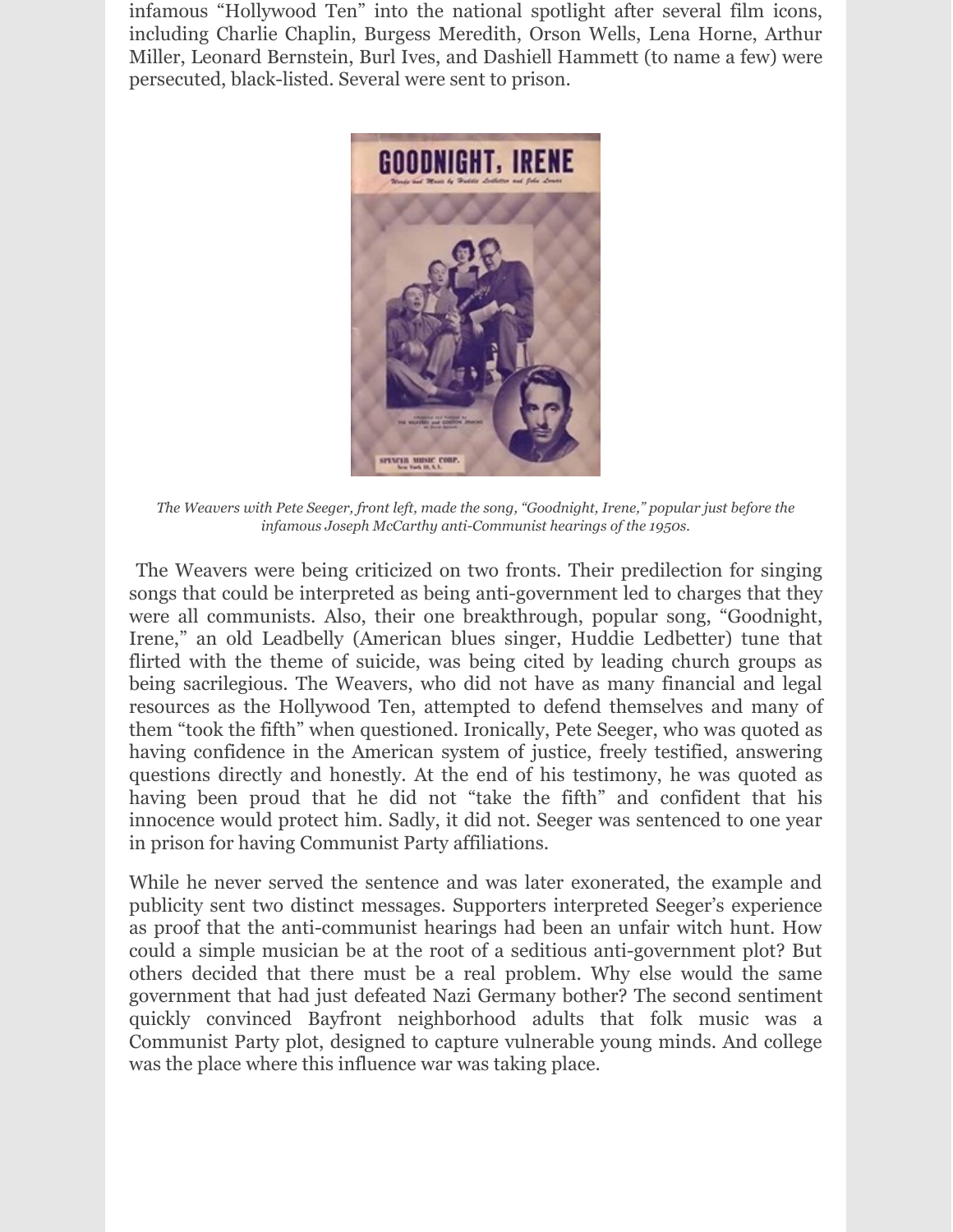

*Ken Kesey's masterpiece, like the Weavers song, was criticized for its focus on suicide*

As this was happening, novelist Ken Kesey ("One Flew over the Cuckoo's Nest") wrote a critically acclaimed novel called "Sometimes a Great Notion," which used suicide to poke intellectual fun at America's anti-communist and anti-labor movements. Though his first book ("Cuckoo's Nest") was a popular success, the second was much slower to achieve the accolades that it eventually won. Kesey was criticized in the news for using recreational drugs and having a socialist bias. Our parents were more likely to read the negative headlines about a hippie who was writing anti-big business tomes than to attempt to read an oversized book that has only recently been cited as being one of the all-time best examples of American literature. It was probably the success of the "Cuckoo's Nest" film that created a resurgence in interest in "Sometimes a Great Notion."

*Irene goodnight, Irene goodnight. Goodnight, Irene, Goodnight, Irene, I'll see you in my dreams. Sometimes I live in the country, sometimes I live in town, Sometimes I take a great notion, to jump in the river and drown.'*

*– Leadbelly*

Did we listen to the warnings of our parents? Not exactly. Over the next decade, most of us managed to acquire Bob Dylan, Joan Baez, Ian & Sylvia, John Prine, Joni Mitchell, Judy Collins, Leonard Cohen, Simon & Garfunkel, Townes Van Zandt, Stan Rogers, Gordon Lightfoot, Richie Havens, Neil Young, and Arlo Guthrie (Woodie's son) records. Vinyl, of course. These were some of the names that put the capital "P" in protest songs. We gave up on the dull, popular music of the day and began to specialize in modern folk sounds. Maybe we liked it so much because our parents did not.

As the 1960s gave way to the 1970s, folk music began to become more "acceptable." Music scholars point to a number of transitions within the genre that helped alleviate its earlier "radical" reputation. First there was a slow evolution toward Country & Western styles. Several prominent folk singers began to add electric instruments, including steel guitars. Most replaced the traditional upright bass with electric five-string models. Joan Baez and Bob Dylan led the way, releasing albums that featured distinctive "country" sounds. In the case of Bob Dylan, the transition caused quite a stir among his once-loyal fans and led to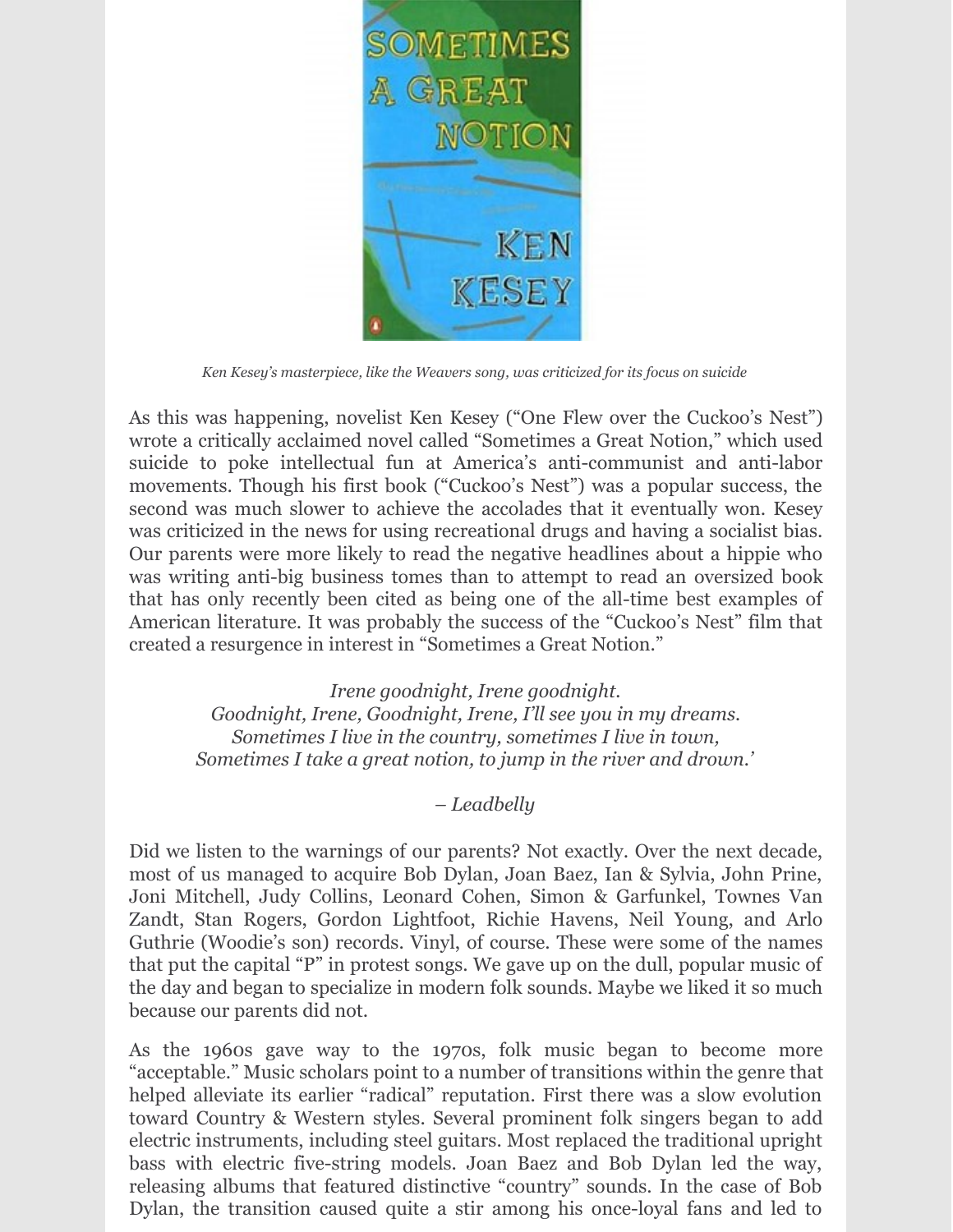terrible reactions at live concerts. Dylan used an Ontario group, "The Band," to drive his transition into non-traditional acoustic sounds. Interestingly, many of the members of The Band were from just across Lake Erie near southern Ontario's Port Dover, where they had played regularly at the Summer Garden.

As the shift toward a distinct country sound was taking place, there was a second transition. Folk singers began to record more traditionally themed songs and fewer anti-war or anti-government recordings. Joan Baez sang about her husband; Neil Young wrote a tune about his new ranch; and Stan Rogers talked about commercial fishing on Lake Erie. Pete Seeger reminded fans that many of his biggest hits were passages from the Bible and Leonard Cohen recorded "Alleluia." There continued to be an occasional anti-war song but by that time public opinion regarding the Vietnam War had moved toward the themes that had been associated with folk musicians.

There was an important third transition. Folk singers began to identify their work as "Traditional American Music." Calling upon the unique contributions of the Appalachian musicians who had integrated sounds of banjos, mandolins, and dulcimers to other uniquely American music that emerged during the late 19th and early 20th centuries (jazz and soul), "folkies" suddenly began to seem like a patriotic component of beloved national history. As resurrected bluegrass, increasingly skillful musicianship, and Traditional American sounds were bended, folk music became a part of acceptable musical styles.



The final blow to the arguments of Bay Rat parents began to fall into place when Public Broadcasting started presenting programs with and about folk music. Nothing says "mainstream" louder than a 60-something, gray-haired community representative narrating a PBS special about folk songs. Nothing with the possible exception of Bob Dylan, that once-acclaimed "bad boy," being awarded the Nobel Prize for Literature in 2016.

> *'Come writers and critics who prophesize with your pen And keep your eyes open wide, the chance won't come again And don't speak too soon, for the wheel's still in spin And there's no tellin' who that it's namin' For the loser now will be later to win 'Cause the times they are a-changin.'*

> > *– Bob Dylan*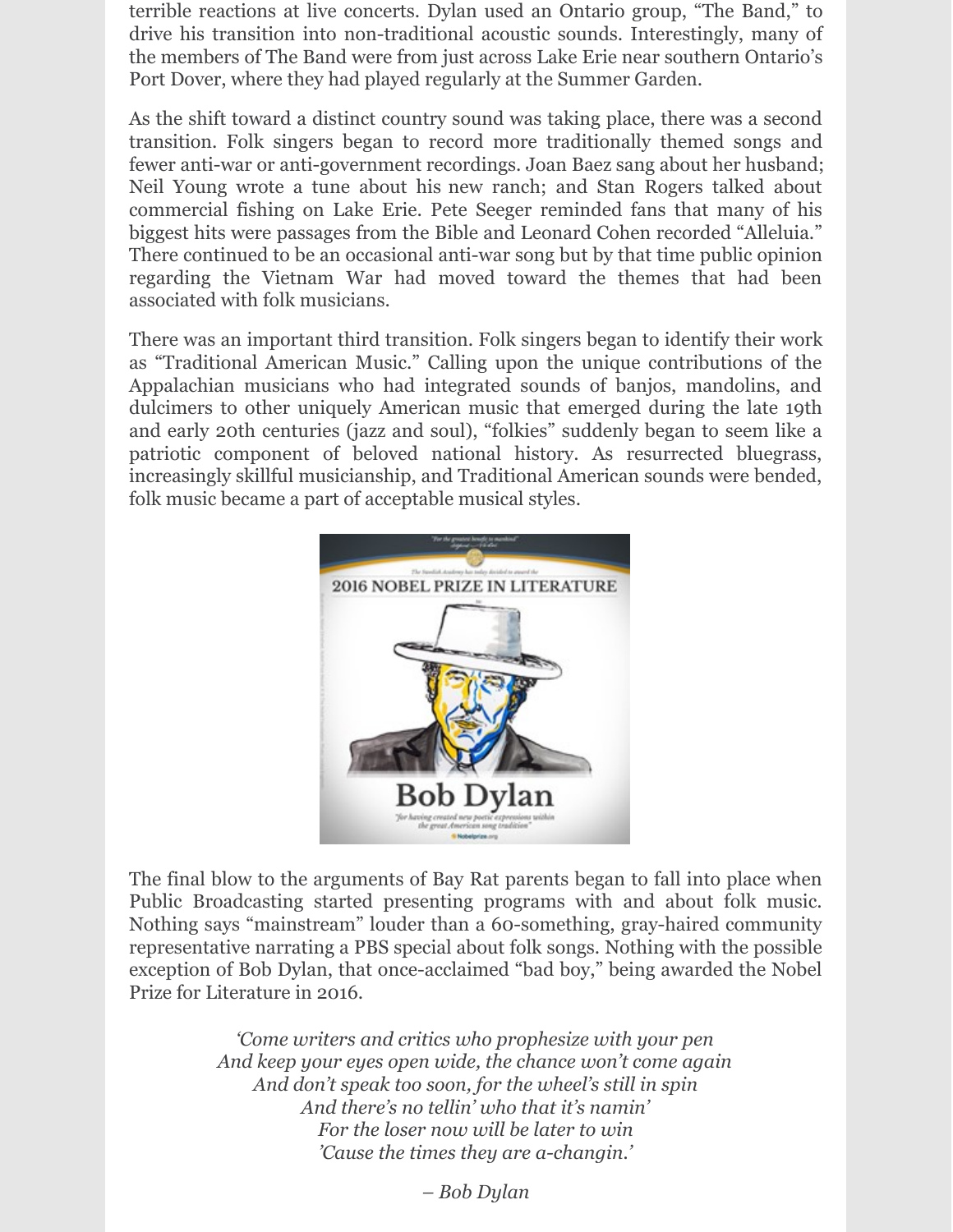

The beautiful book on Presque Isle published by authors David Frew and Jerry Skrypzak – "Accidental Paradise: 13,000-Year History of Presque Isle" – is on sale at the Tom Ridge Environmental Center's gift shop and through a special website, [AccidentalParadise.com](http://r20.rs6.net/tn.jsp?f=001EIJ4bWInbAgZbfubFkRC6CJbiNPBnDNmlUevQbPeCp1CHyPy1PudVT_GBGMKCgQkI5_hxwzW8RAuM_JPgy-OW4cwbEtSpi2bXvIzjjPOzDvf5Za4YQ6DXvK7wLRR56asG7Ya4wMn-TbrCz2fsITPjg==&c=WAaU3N0-L4YGB3ynOn-kUkgM_yiuLjPWr84Za7eXf1C6hqLg9eYUwQ==&ch=CjD0a-KMcO9BAvzxTmthj-rGDyoqC43eKwiy7Xv9UvzdH29THLJyEw==).

The book, priced at \$35 plus tax and shipping, can be ordered now through the website sponsored by the TREC Foundation, [AccidentalParadise.com](http://r20.rs6.net/tn.jsp?f=001EIJ4bWInbAgZbfubFkRC6CJbiNPBnDNmlUevQbPeCp1CHyPy1PudVSoSqIsYDhcA2SVqGDFbvwXgwDL8Czp1wjUocXtAllu6z186Q0Y8g_KhSkRdZX9w7zBMb3-ovne_jE0DF8YyX2sBzca0-7AbuWORKrz902cn9WpYIdN3_Ho=&c=WAaU3N0-L4YGB3ynOn-kUkgM_yiuLjPWr84Za7eXf1C6hqLg9eYUwQ==&ch=CjD0a-KMcO9BAvzxTmthj-rGDyoqC43eKwiy7Xv9UvzdH29THLJyEw==).

Presque Isle Gallery and Gifts on the main floor of TREC, located at301 Peninsula Drive, Suite #2, Erie, PA 16505 will also handle sales *daily from 10* a.m. to 4 p.m.

For more information, send an email toaperino@TRECF.org.

To watch "Accidental Paradise: Stories Behind The Stories" click [here](http://r20.rs6.net/tn.jsp?f=001EIJ4bWInbAgZbfubFkRC6CJbiNPBnDNmlUevQbPeCp1CHyPy1PudVSoSqIsYDhcADYmNoBPGxBZ1-4y1KleSguYPYDvB1zSMRerJBfcuaLH0e3z_VX77sufLH-MJ5RyfuLkHkTbnhg5-strVFZTtBg==&c=WAaU3N0-L4YGB3ynOn-kUkgM_yiuLjPWr84Za7eXf1C6hqLg9eYUwQ==&ch=CjD0a-KMcO9BAvzxTmthj-rGDyoqC43eKwiy7Xv9UvzdH29THLJyEw==).

## ABOUT THE AUTHOR